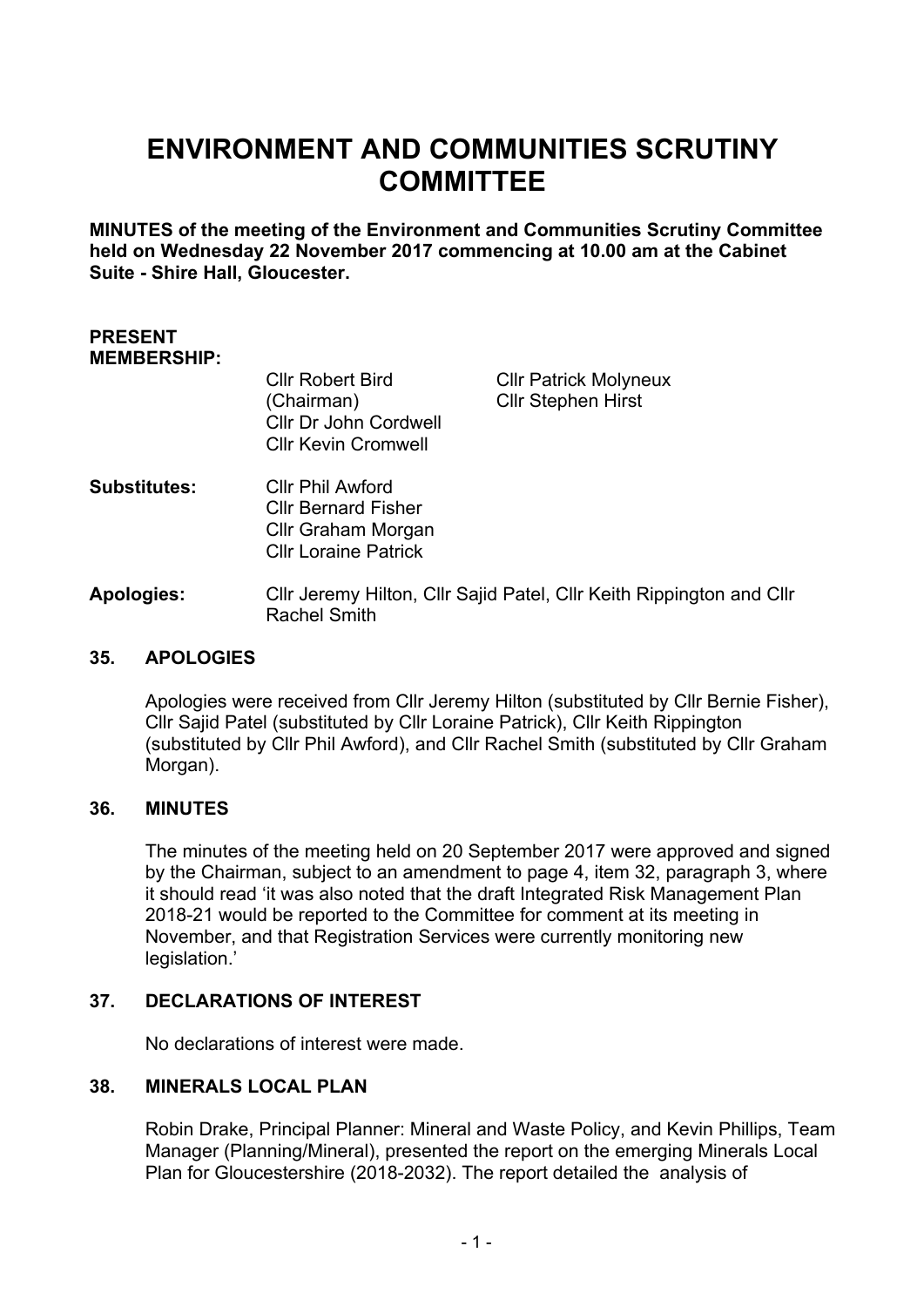representations received to the draft plan consultation, and the proposed significant changes to be considered for incorporation into the Publication version of the plan.

Members noted that Gloucestershire County Council was the local Minerals Planning Authority for the County, and that the Planning and Compulsory Purchase Act 2004 required planning authorities to produce local plans. Gloucestershire County Council was currently seeking to replace the existing Gloucestershire Minerals Local Plan, which was adopted in 2003.

Work into producing a replacement plan commenced in 2005, however was halted temporarily due to the Gloucestershire Waste Core Strategy. Work recommenced on replacing the Gloucestershire Minerals Local Plan from late 2012. Between autumn 2014 and summer 2016 a comprehensive draft Minerals Local Plan for Gloucestershire (2018-2032) was prepared, which was subject to public consultation between September and November 2016.

Members were informed that the public consultation received over 2,500 individual representations, and over 25 percent of representations were concerned with the acceptability or otherwise of the proposed local policy for assessing any future oil and gas developments. Regarding the candidate allocations, the Redpool's Farm allocation and the Stowe Hill/ Clearwell quarry complex allocation received the most interest.

It was explained that the Cabinet Panel: Minerals Local Plan had scrutinised and supported the proposed changes to the plan covering oil and gas extraction, and it was noted that Gloucestershire was currently not subject to any licences. The proposed changes relating to oil and gas extraction included:

- The removal of draft policy MW06 Oil & Gas and its supporting text;
- The expansion of the spatial portrait to explain the current circumstances surrounding the diminished likelihood of oil and gas resources in Gloucestershire being exploited; and
- The inclusion in the spatial portrait of a new commitment to instigate a review of the plan if renewed interest is shown in oil and gas extraction in the future through any attempts to acquire new PEDL licences, if these are made available by the Government.

It was noted that the changes also included the removal of candidate allocation 07 – Preferred Area at Redpool's Farm, Twyning, and that a number of the detailed development requirements for candidate allocation 01 – Preferred Area at Stowe Hill/ Clearwell, had been reworked and expanded.

The Committee was informed of the proposed timescale for the progression of the emerging Minerals Local Plan for Gloucestershire (2018-2032). The next step was for Cabinet, at its meeting on 31 January 2018, to consider making a recommendation to full Council for the approval of the Publication version of the plan, and to also enable the plan to be subsequently submitted to the Secretary of State.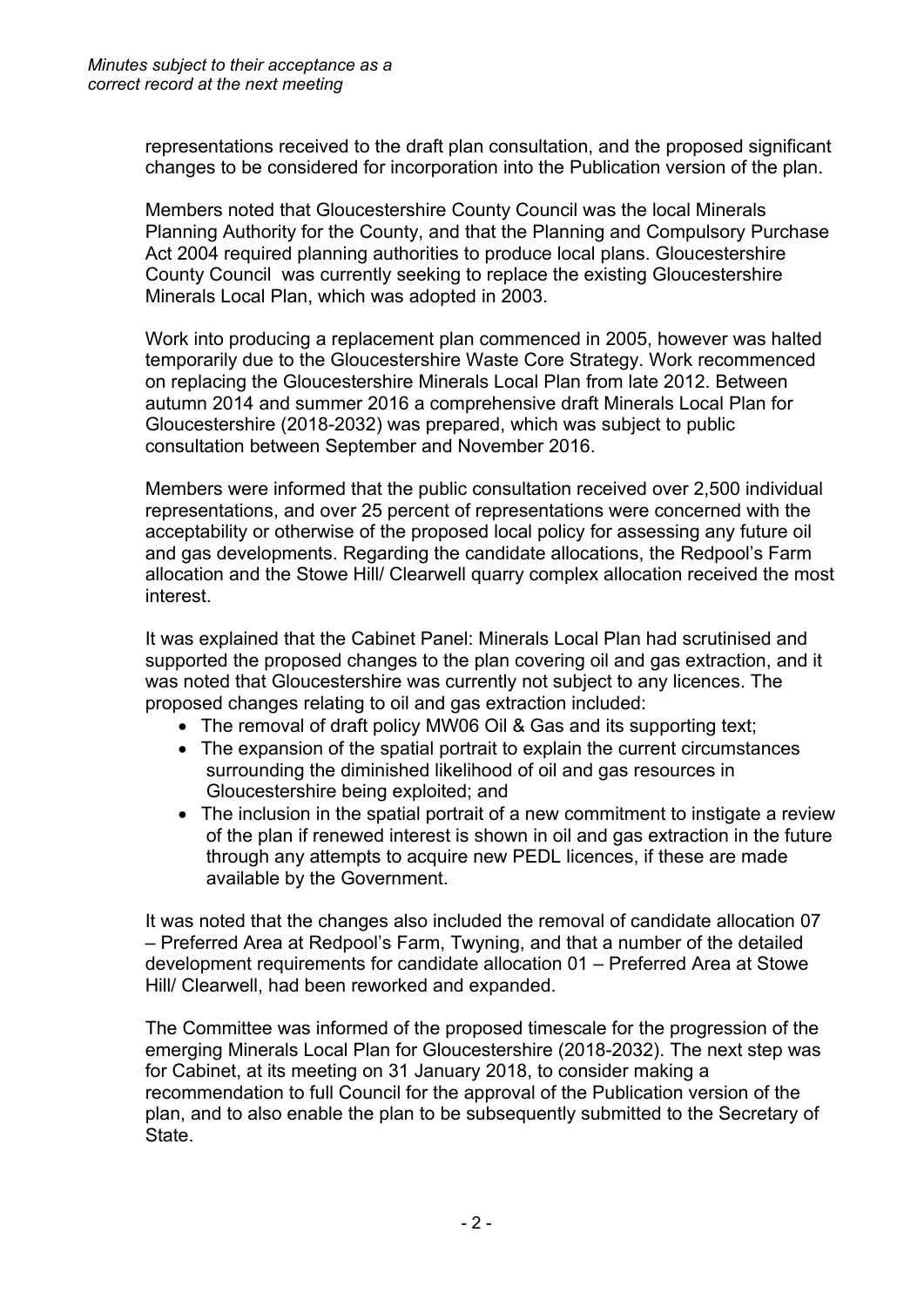In response to concerns raised by some Committee members that the emerging Minerals Local Plan for Gloucestershire (2018-2032) would not include an oil and gas policy, it was explained that officers were confident that the proposed approach would be acceptable to the planning inspectorate. It was also suggested that, in light of the significant public interest of the issue, the proposed approach was the most pragmatic way forward, and that should there be a renewed interest in oil and gas extraction in the future, the policy could be reviewed separately to the rest of the plan. It was added that the plan included thematic policies to cover related issues such as water quality and flood risk. Additionally, it was noted that any policy not in line with the Government's current permissive approach, may not be considered favourably by the inspectorate.

In response to a query, it was highlighted that the emerging Minerals Local Plan for Gloucestershire (2018-2032), once adopted, would have legal weight in planning law, however this would not prevent private developers submitting applications. It was also added that the emerging plan would be more robust than the current plan, which was adopted in 2003.

The Committee discussed the plan in depth, particularly in relation to oil and gas extraction, and noted the report.

### **39. DRAFT INTEGRATED RISK MANAGEMENT PLAN 2018-21**

Stewart Edgar, Chief Fire Officer, informed the Committee about the development and progression of the next Integrated Risk Management Plan (IRMP) (2018-21) for Gloucestershire Fire and Rescue Service (GFRS).

It was explained that GFRS, on behalf of Gloucestershire County Council in its capacity as the Fire Authority, was required to produce a plan on a periodic basis, which was every three years for GFRS, outlining how GFRS intended to address existing and emerging risks to Gloucestershire communities.

Members noted that the draft IRMP was considered by Cabinet on 27 September 2017, where it was approved for public consultation. The consultation would be open until 8 January 2018, and Committee members were encouraged to make individual representations.

Members were informed that the draft IRMP outlined three objectives that would be addressed by GFRS across the three year life of the plan:

- An increased focus on prevention and protection initiatives by delivering innovative solutions to prevention activities in partnership with other community stakeholders;
- To further develop and maximise opportunities to collaborate with partners and stakeholders in order to effectively use resources, increase efficiency, and deliver activities with tangible 'social value'; and
- To reconfigure and reform GFRS with the aim of driving efficiencies across the Service, delivering continual improvements in working practices, even greater levels of value for money than have already been achieved, and a Service that was fit for purpose.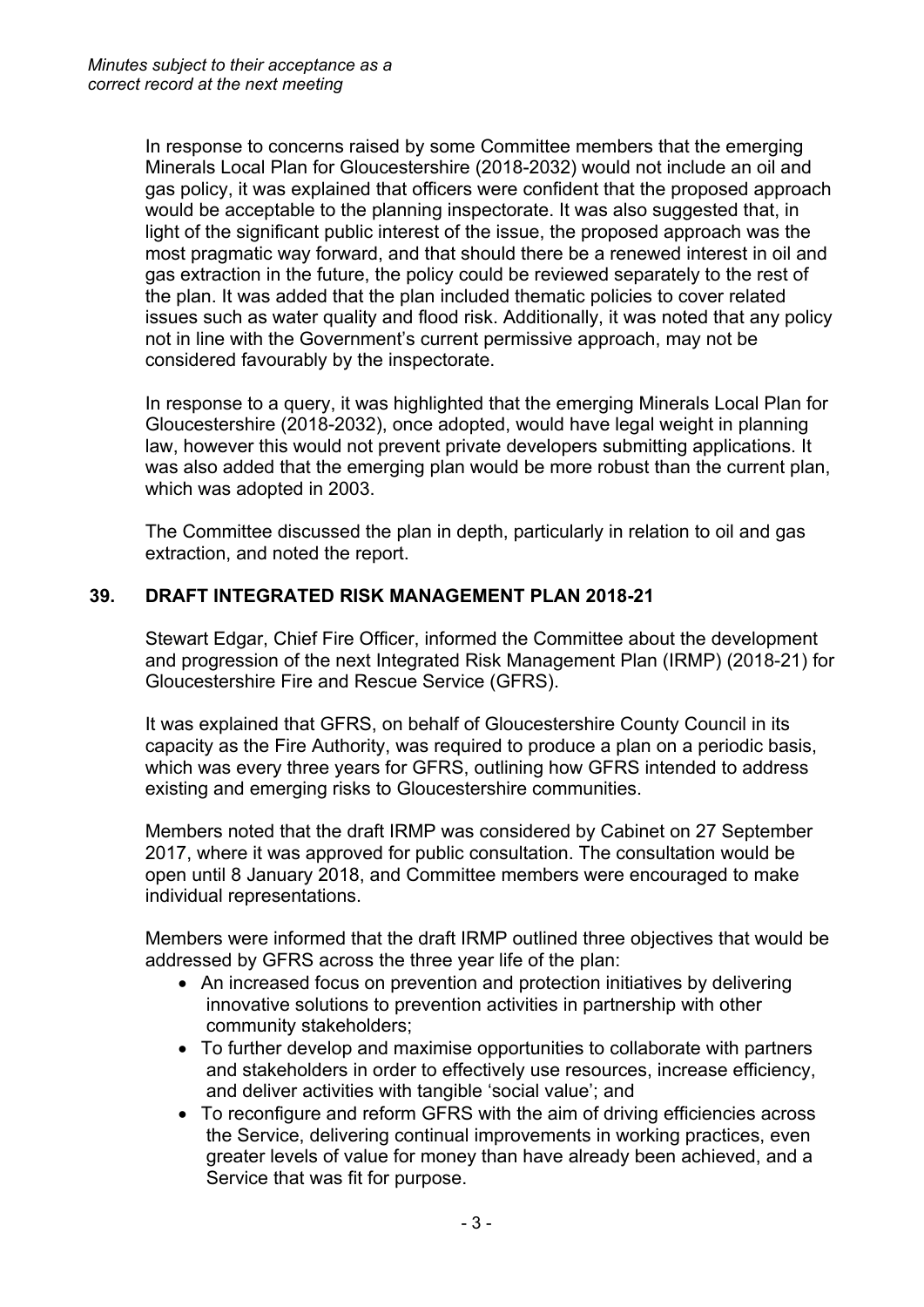It was noted that following completion of the public consultation, a review of the representations would be carried out to allow for any revisions to the draft IRMP (2018-21). The final version of the draft IRMP (2018-21) would then be resubmitted to Cabinet in February 2018 for formal approval.

In response to a query, it was explained that the relationship between GFRS and the Police was strong and that they were collaborating on a number of initiatives.

In response to a further query, it was explained that call room staff had received training to help them effectively assess calls received, and that GFRS had a statutory duty to collaborate with the Police and Ambulance Service.

Members were asked to comment on the plan and consider a submission by the Committee to the public consultation. The Committee agreed to endorse the draft IRMP (2018-21), in addition to individual Committee members submitting representations to the consultation.

### **40. LOCAL FLOOD RISK MANAGEMENT STRATEGY - ANNUAL PROGRESS AND IMPLEMENTATION PLAN 2017/18**

David Parish, Strategic Flood Risk Management Officer, presented the Local Flood Risk Management Strategy – Annual Progress and Implementation Plan 2017/18 to the Committee.

Members were informed that Gloucestershire County Council, as the Lead Local Flood Authority for Gloucestershire, adopted its Local Flood Risk Management Strategy in 2014, which set out the Council's proposals to fulfil its role over the subsequent 10 years. The Council also produced an Annual Progress and Implementation Plan every autumn.

It was noted that a prioritised flood alleviation scheme list was appended to the report.

Clarification was sought on the funding for schemes. Members were informed that, as well as external funding, the revenue budget was heavily relied on, and that a proportion of the annual revenue budget was capitalised for future schemes.

It was explained, in response to a query, that the flood risk for local parishes was assessed using the latest flood modelling information. It was also noted that an online flood data collection service called SWIM (Severe Weather Information Management System) was currently being trialled.

Members were informed, following a query, that liaisons with relevant agencies were complex, and that officers were mindful of the interaction between flood alleviation schemes in Gloucestershire and in neighbouring authorities.

The Committee recognised the significant number of flood alleviation schemes which the Flood Alleviation Team had and continued to deliver for the County. In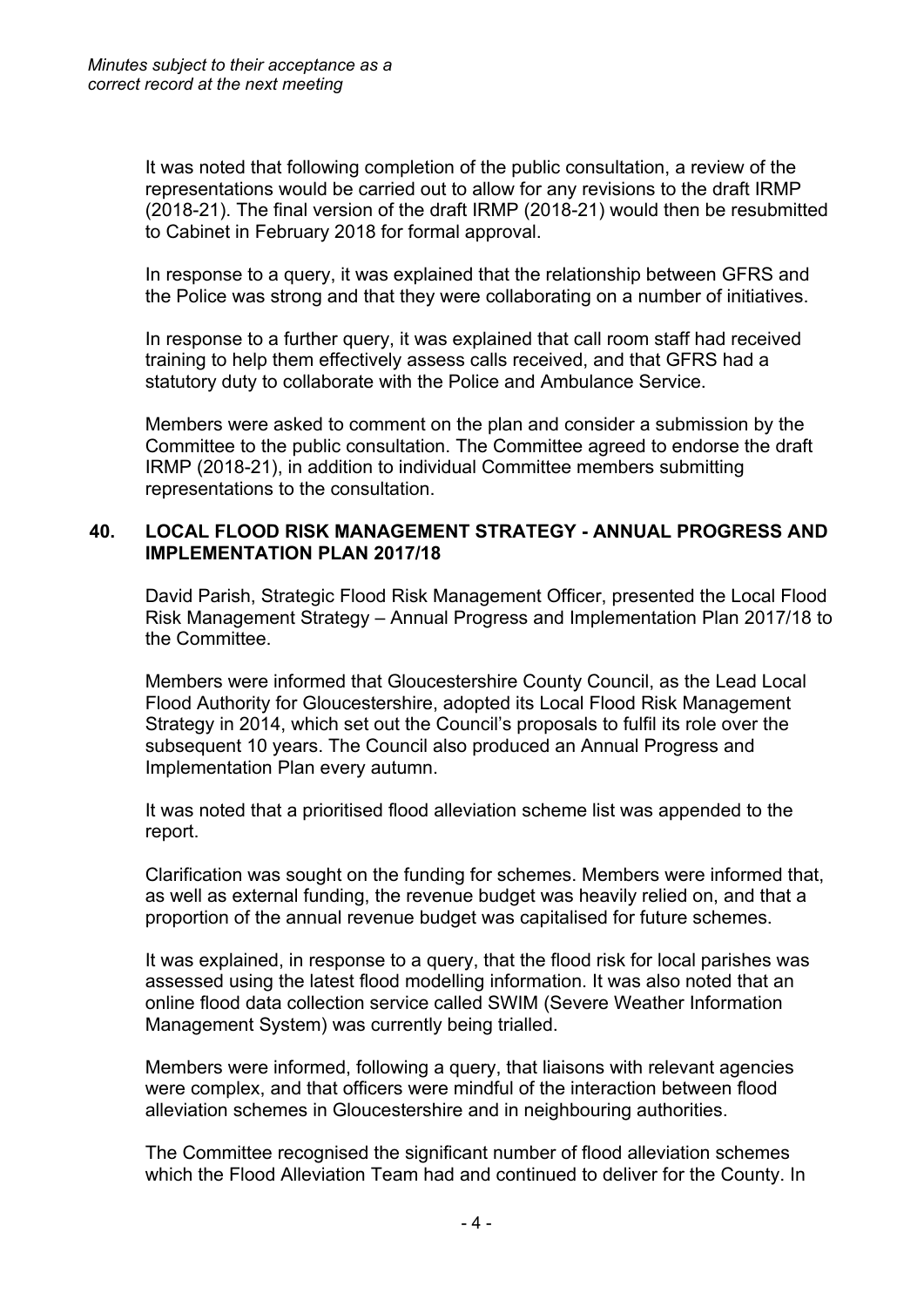particular, it was recognised that since 2007, £48million had been spent on flood alleviation schemes, and over 2000 properties had been protected from flooding within the County. However, it was also acknowledged that there were still schemes that needed delivering to protect further homes and communities within the County.

There was a discussion around soft upper catchment flood alleviation schemes. It was suggested that the Committee may wish to consider soft flood alleviation schemes as an item for scrutiny at a future meeting.

The Committee noted that a final version of the Plan, which would take into account the Committee's comments, would be added to the Flood Risk related pages on the Council's website.

## **41. CHIEF FIRE OFFICER REPORT**

Stewart Edgar, Chief Fire Officer, presented the report to the Committee, which detailed information on the portfolio of services provided by Gloucestershire Fire and Rescue Service (GFRS).

Members noted that discussions were ongoing regarding a pay award for GFRS staff. A 1% pay rise for grey-book staff was being considered.

The Committee was informed that GFRS would be inspected sometime between April 2018 and May 2020, and that Wendy Williams, who had been appointed as the Inspector for the South West, visited GFRS on 14 November 2017. The new inspection would focus on 11 key lines of enquiry across three areas to include effectiveness, efficiency and people, and GFRS had been asked to take part in the pilot inspections planned for January to April 2018.

Members were updated on progress with Police, Fire, and Ambulance collaborative work.

Members also noted that:

- The number of primary fires had reduced again this quarter and were almost back to the lowest number previously recorded;
- On 13 September 2018, due to the significant reduction in the radiological hazard at the site, the Office for Nuclear Regulation confirmed that an Offsite Emergency Plan was no longer required; and
- That Trading Standards and GFRS had agreed a new protocol with Gloucestershire County Council for sharing information.

Members were informed that an update report on the Road Safety Review would be brought to the next Committee meeting.

## **42. COMMISSIONING DIRECTORS REPORT**

Nigel Riglar, Commissioning Director: Communities and Infrastructure, updated the Committee on current issues. In particular, members noted that: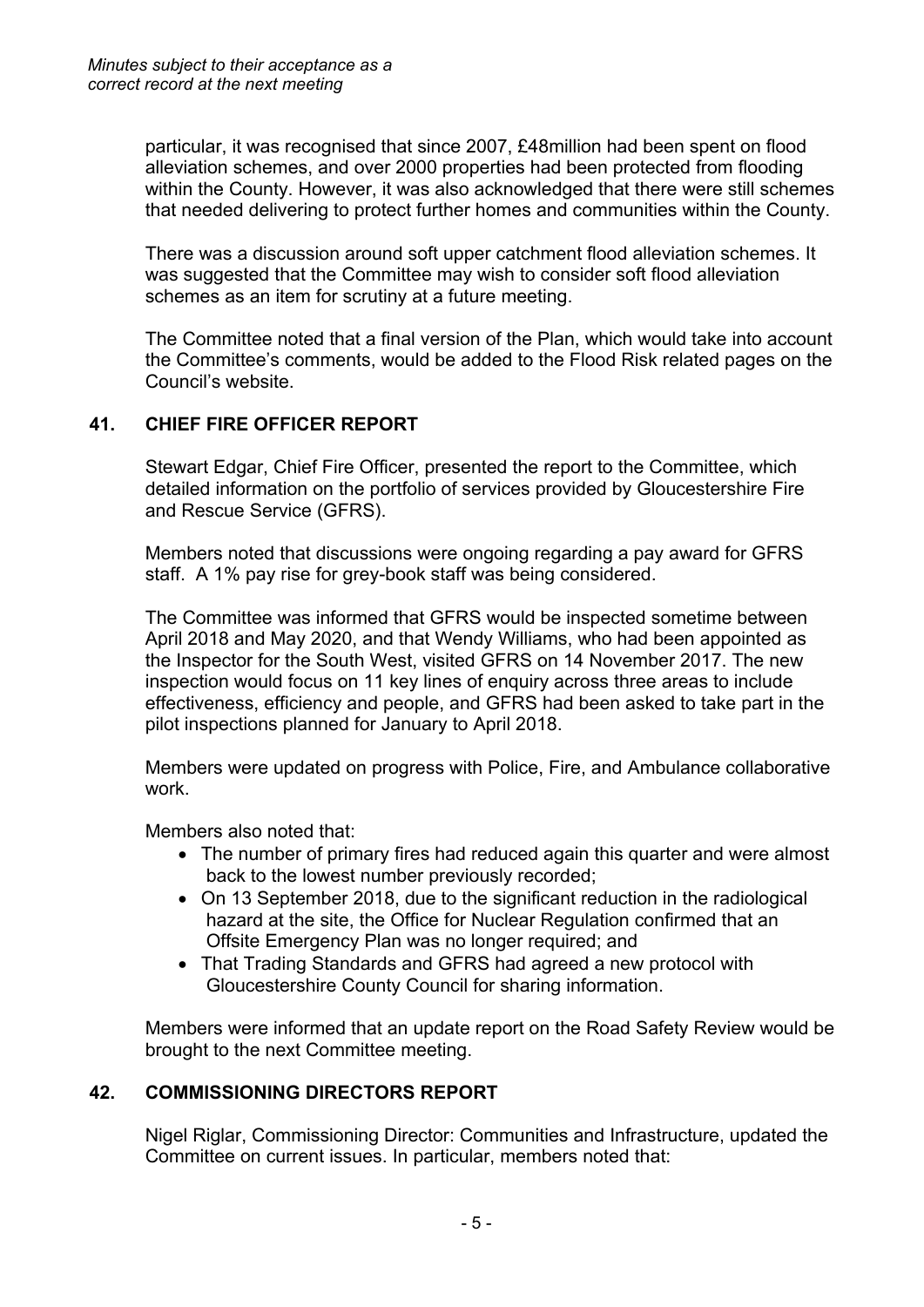- a) In an update on the Highways Contract, the development of contract documents for both the Term Maintenance Contract and the new structural maintenance resurfacing contracts were currently on track;
- b) In an update on the LED Street Lighting Project, Skanska had completed the milestone of over 26,000 (50%) LED Conversions;
- c) Phase Two of the Cheltenham Transport Plan had been completed, construction of Phase Three was planned for early 2018, with work in the vicinity of Royal Well to take place before Cheltenham Gold Cup Week, and Phase Four would include the experimental closure of Boots Corner and was anticipated to start in late May or early June 2018;
- d) Highways England had reduced the A417 Missing Link Scheme options, by ruling out use of a tunnel, and a consultation on shortlisted option(s) would commence in 2018;
- e) Gloucestershire County Council had been awarded £2.7million Government funding for improvements to the Cross Keys roundabout junction of the A38 and B4008;
- f) It was anticipated that the three Joint Core Strategy (JCS) authorities would seek to adopt the JCS before the end of the year; and
- g) In an update on libraries, discussions were ongoing with Stonehouse Town Council about the opportunity to relocate the library into the current Town Council building, and that the first libraries had now launched as Tier 3 Growth Hubs.

It was suggested that an item on libraries be added to the Committee work plan for future scrutiny.

It was requested that the report item under 3.2.1 Community Infrastructure Levy and Section 106 Agreements relating to a change in process for commenting on planning applications be updated for the next meeting.

In response to a query, it was explained that Gloucestershire County Council was working closely with the community transport sector to better understand the impact of Government changes to the operation of community transport in the County, and that the Council had lobbied the Government over its concerns with the changes.

Clarification was also sought on developments with the Great South West, district council development of CIL schemes, and the M5 Junction 10 upgrade expression of interest submitted to the Housing Infrastructure Fund. A concern was also raised about the warmth of the light issued from the converted LED street lighting.

The Committee noted the report, including the Quarter 2 Strategic Performance Report 2017/18.

## **43. WORK PLAN**

Members noted that a budget scrutiny session for the Committee would be held on 10 January 2018, and that members would be notified of the arrangements for this session by email.